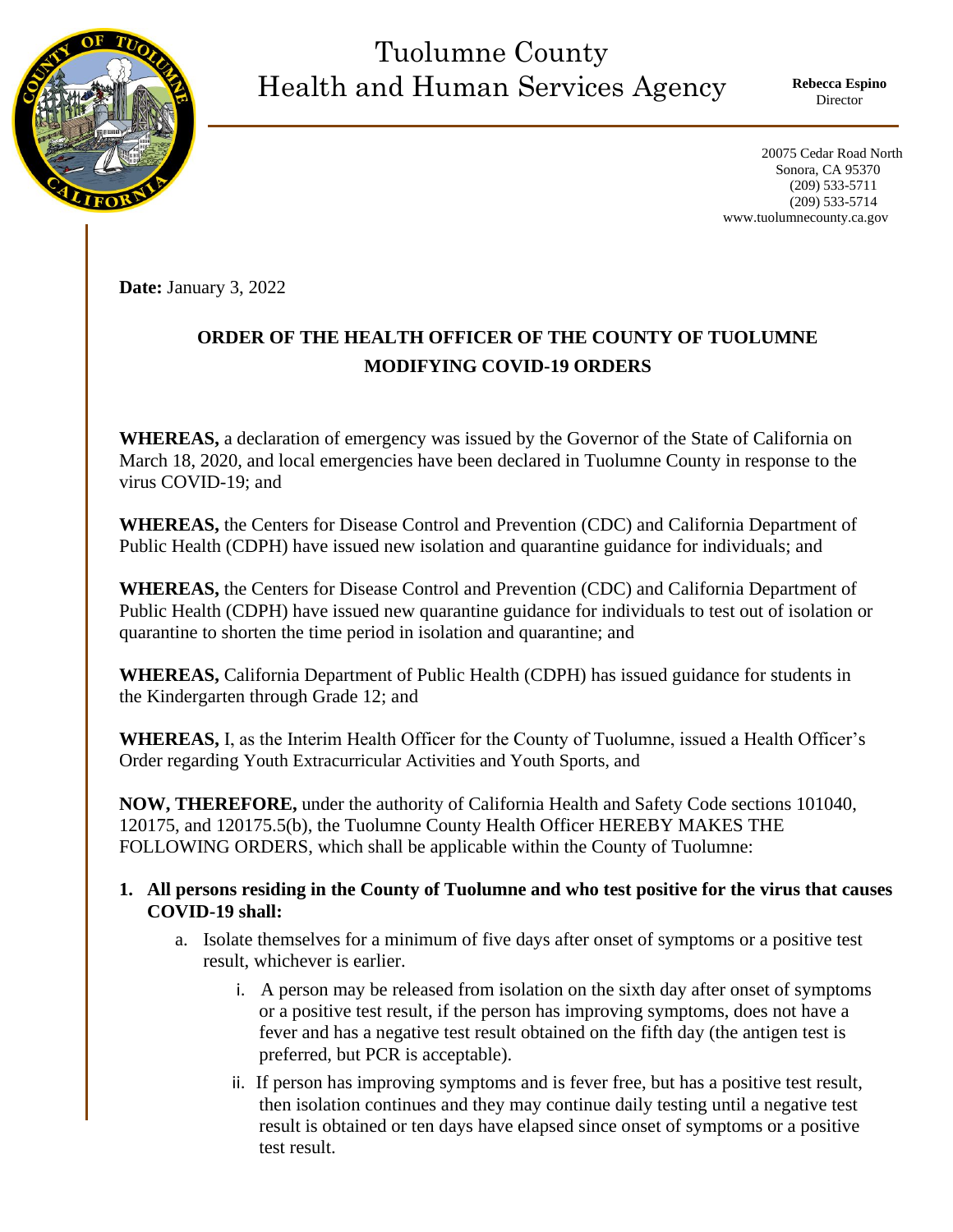- b. If unable to test or choosing not to test, and symptoms are not present or are resolving, isolation can end after ten days from the onset of symptoms or a positive test result.
- c. This isolation period may be extended until the person has improving symptoms and is fever free.
- d. Follow additional guidance provided by CDPH at: https://www.cdph.ca.gov/Programs/CID/DCDC/Pages/COVID-19/Guidance-on-Isolation-and-Quarantine-for-COVID-19-Contact-Tracing.aspx

## **2. All close contacts of anyone isolated under this order will be placed into a 5-day quarantine with the following exceptions:**

- a. Boosted or vaccinated, but not yet booster-eligible (see definitions below) persons with no COVID-like symptoms do not need to quarantine. They shall wear a well-fitting mask while around others, especially while indoors. They should test on the fifth day after their last exposure.
- b. Boosted or vaccinated, but not yet booster-eligible people who do not quarantine should still monitor for symptoms of COVID-19 following an exposure.
- c. If boosted or vaccinated, but not yet booster-eligible people experience symptoms, they should isolate themselves from others, be clinically evaluated for COVID-19, including SARS-CoV-2 testing, if indicated, and inform their health care provider of their vaccination status at the time of presentation to care.
- d. An unvaccinated person or booster-eligible person may test on the fifth day after their exposure. If that test is negative, the person may be released from quarantine on the sixth day after their exposure. That person shall wear a well-fitting mask. That person should continue to monitor for symptoms after their exposure.
- e. An unvaccinated or booster-eligible student in the K-12 school setting can do modified quarantine. Modified quarantine is permitted when an exposure occurs in the school setting where both the case and the contact are wearing face masks. During modified quarantine, student may attend scheduled classes, co-curricular events, and participate inextracurricular, but may not attend extracurricular or community events, and must otherwise be at home. In addition to the test on the fifth day, the student should test on the first day of quarantine. Quarantine is otherwise as above and requires wear of a well-fitting mask.

For the purpose of this order:

- People are considered boosted if they have completed the original series of an mRNA vaccine (Pfizer or Moderna) or a single dose of the Johnson and Johnson vaccine and received an additional dose of any approved vaccine.
- People are considered vaccinated, but not yet booster-eligible if they have completed the original series of an mRNA vaccine (Pfizer or Moderna) within the previous six months or a single dose of the Johnson and Johnson vaccine within the previous two months.
- People are considered booster eligible if they have completed the original series of an mRNA vaccine (Pfizer or Moderna) more than six months previously or a single dose of the Johnson and Johnson more than two months previously.
- Isolation is defined as "separation of sick people with a contagious disease from people who are not sick."
- Quarantine is defined as "separation and restricts the movement of people who were exposed toa contagious disease to see if they become sick."
- Close contact is defined as "anyone who has been within six feet for a cumulative total of 15 minutes or longer within a 24-hour period of a person who has tested positive for COVID-19."

The California Department of Public Health (CDPH) and the Center for Disease Control (CDC) may recommend further guidance.